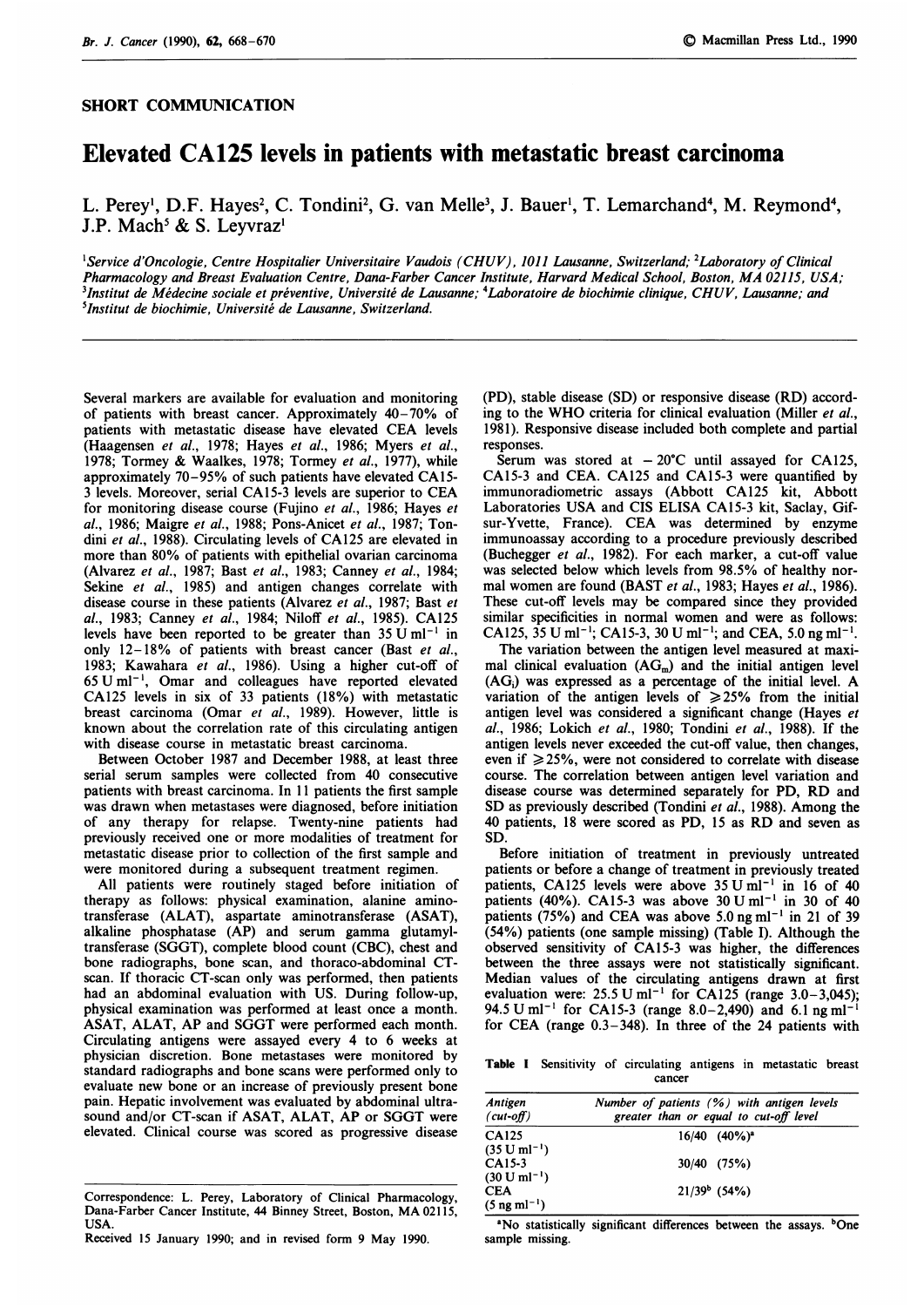CA125 level below the cut-off at the first determination, CA125 increased  $\geq$  25%, to a level above the cut-off, during disease course. In the eight patients with RD and with <sup>a</sup> decrease of CA125 levels of  $\geq$  25%, the range of variation was 45-98% (median 77%). The range of variation of CA15-3 and CEA was similar in patients with RD (median 70% and 80% respectively). In the seven patients with PD and with CA125 increase of  $\geq$  25%, the range of variation was  $60-2,173\%$  (median  $668\%$ ). This is higher than the median variation of CA15-3 and CEA in patients with PD (94% and 142% respectively).

CA125 changes correlated with disease course in 17 patients (42.5%), while CA15-3 changes correlated in 24 patients (60%) and CEA changes in <sup>16</sup> patients (40%) (Table II). Although CA15-3 had a higher correlation, the differences between the correlation rates of the markers were not statistically significant. The higher correlation with disease course of CA15-3 levels compared to that of CEA is consistant with previously published results (Hayes et al., 1986; Pons-Anicet et al., 1987; Tondini et al., 1988). Interestingly, the correlation with clinical course for CA125 was similar to that for CEA. Correlations of each marker were similar for PD and RD (Table II). All three circulating antigens were poor indicators of SD. However, CA125 had the highest correlation rate for SD (CA125, 28%, CA15-3, 14%; and CEA, 14%).

The correlation of each marker when used separately was compared to combinations of any two, and to all markers together. Combining CA125 and CA15-3 increased the correlation rate to 72.5% compared to 42.5% for CA125 and 60% for CA15-3 alone. Combining CA15-3 and CEA resulted in a modest increase in correlation rate to 67.5% from 60% for CA15-3 and 40% for CEA alone. Combining all markers together produced a correlation of 75%. Furthermore, although combining CA125 and CEA resulted in <sup>a</sup> correlation rate greater than either of the two alone (55%), this correlation was less than that of CA15-3 alone (60%). The difference between the correlation of the combined circulating antigens, either as doublets or all together, was not, however, significantly different from the correlation rate of CA15-3 alone. These results confirm the previous report that combining CA15-3 with CEA did not enhance the clinical utility of these markers in patients with metastic breast cancer (Tondini et al., 1988). However, in three patients CA125 was elevated and correlated with disease course while CA15-3 was never elevated and of no utility. Thus, although CA125 was not as commonly elevated in metastatic breast carcinoma as CA15-3, when it was elevated the correlation with disease course was as satisfactory as both CA15-3 and

## References

- ALVAREZ, R.D., TO, A., BOOTS, L.R. & <sup>5</sup> others (1987). CA125 as a serum marker for poor prognosis in ovarian malignancies. Gynecol. Oncol., 26, 284.
- BAST, R.C., KLUG, T.L., ST. JOHN, E. & <sup>9</sup> others (1983). A radioimmunoassay using a monoclonal antibody to monitor the course of epithelial ovarian cancer. N. Engl. J. Med., 309, 883.
- BUCHEGGER, F., METTRAUX, C., ACCOLA, S., CARREL, S. & MACH, J.P. (1982). Sandwich enzyme immunoassay using three monoclonal antibodies against different epitopes of carcinoembryonic antigen (CEA). Immunol. Lett., 5, 85.
- CANNEY, P.A., MOORE, M., WILKINSON, P.M. & JAMES, R.D. (1984). Ovarian cancer antigen CA125: a prospective clinical assessment of its role as a tumor marker. Br. J. Cancer, 50, 765.
- FUJINO, N., HAGA, Y., SAKAMOTO, K. & 4 others (1986). Clinical evaluation of an immunoradiometric assay for CA15-3 antigen associated with human mammary carcinomas: comparison with carcinoembryonic antigen. Jpn. J. Clin. Oncol., 16, 335.
- HAAGENSEN, D.E., KISTER, S.J., VANDERVOORDE, J.P. & 4 others (1978). Evaluation of carcinoembryonic antigen as a plasma monitor for human breast carcinoma. Cancer, 42, 1512.
- HAGLUND, C. (1986). Tumour marker antigen CA125 in pancreatic cancer: a comparison with CA19-9 and CEA. Br. J. Cancer, 54, 897.

Table II Correlation of antigen level variations with disease course

| Disease<br>course | No.<br>patients | Patients (%) with antigen level<br>variations that correlated with<br>disease course |            |          |
|-------------------|-----------------|--------------------------------------------------------------------------------------|------------|----------|
|                   |                 | CA125                                                                                | $CA15-3$   | CE A     |
| PD                | 18              | 7(39%)                                                                               | 11(61%)    | 8(44%)   |
| <b>RD</b>         | 15              | 8(53%)                                                                               | 12 (80%)   | 7(47%)   |
| SD                | 7               | 2(28%)                                                                               | 1(14%)     | 1(14%)   |
| Overall           | 40              | 17(43%)                                                                              | $24(60\%)$ | 16 (40%) |

CEA. In this regard, CA125 may be useful in specific cases when the other assays are not elevated.

Our results suggest that CA125 levels are more commonly elevated in patients with metastatic breast carcinoma than previously reported. In this study, CA125 was elevated in 40% of patients with metastatic breast cancer, almost three times as high as in prior studies (Bast et al., 1983; Kawahara et al., 1986). Furthermore, CA125 levels correlated with disease course in 42.5% of patients. Our population may be more representative of patients with metastatic disease since CA15-3 and CEA levels parallel those of previous studies (Hayes et al., 1986; Tondini et al., 1988). Although designated as a marker for ovarian cancer, CA125 is elevated in other adenocarcinomas arising from the pancreas (45-59%) (Bast et al., 1983; Haglund, 1986) and the gastrointestinal system (49%) (Bast et al., 1983). Our results confirm that CA125 cannot be used to distinguish sites of origin of metastatic adenocarcinoma. Nor can the range of CA125 elevation be used to distinguish the origin of metastatic adenocarcinoma, since levels as high as  $3,000 \text{ U m}^{-1}$  were seen in patients with disseminated breast cancer. Serum CA125 levels are also elevated in various benign diseases, including hepatic cirrhosis, hepatic granulomatosis and peritonitis (Ruibal et al., 1984), and in non-malignant pleural effusions (Pinto et al., 1987). Our patients with elevated CA125 had no known benign hepatic disease and two patients with chronically abnormal hepatic function tests, attributed to benign haemangiomas documented by CT-scan, had normal CA125 throughout their disease courses.

In summary, CA125 is more commonly elevated in metastatic breast carcinoma patients than previously recognised and can serve as a marker to monitor disease course if CA15-3 is not elevated. However, the performance characteristics of CA125 in breast cancer are not as satisfactory as for CA15-3, which should be considered the marker of choice in patients with disseminated breast carcinoma.

- HAYES, D.F., ZURAWSKY, V.R. & KUFE, D.W. (1986). Comparison of circulating CA15-3 and carcinomembryonic antigen in patients with breast cancer. J. Clin. Oncol., 4, 1542.
- KAWAHARA, M., TERASAKI, P.I., CHIA, D., JOHNSON, C., HERMES, M. & TOKITA, K. (1986). Use of four monoclonal antibodies to detect tumor markers. Cancer, 58, 2008.
- LOKICH, J.J., ZAMCHECK, N. & LOWENSTEIN, M. (1980). Sequential carcinoembryonic antigen levels in the therapy of metastatic breast cancer. A predictor and monitor of response and relapse. Ann. Intern. Med., 89, 902.
- MAIGRE, M., FUMOLEAU, P., RICOLLEAU, G. & 4 others (1988). Le CA15-3 dans le cancer due sein. Comparaison avec I'ACE. Sem. Hop. Paris, 64, 1.
- MILLER, A.B., HOOGSTRATEN, B., STAQUET, M. & WINKLER, A. (1981). Reporting results of cancer treatment. Cancer, 47, 207.
- MYERS, R.E., SUTHERLAND, D.J., MEAKIN, J.W., KELLEN, J.A., MALKIN, D.G. & MALKIN, A. (1978). Carcinoembryonic antigen in breast cancer. Cancer, 42, 1520.
- NILOFF, J.M., BAST, R.C., SCHAETZL, E.M. & KNAPP, R.C. (1985). Predictive value of CA125 antigen levels in second look procedures for ovarian cancer. Am. J. Obstet. Gynecol., 151, 981.